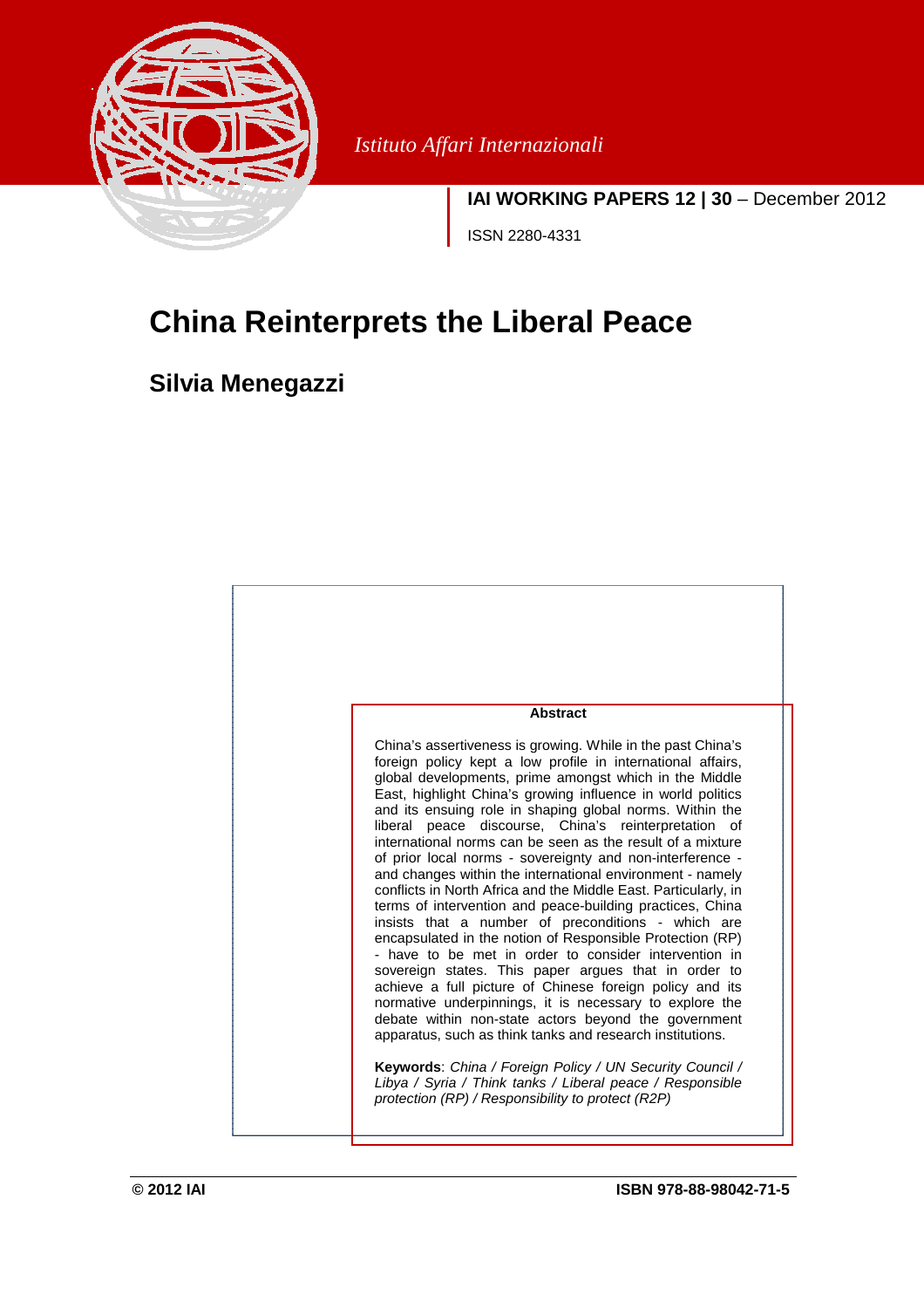## **China Reinterprets the Liberal Peace**

by Silvia Menegazzi<sup>∗</sup>

#### **Introduction**

China's future is at stake. The domestic political agenda is at odds with long term stability: public participation in the Chinese political system is changing; the pluralization of political processes that contemporary China is undergoing is evident, and Chinese society appears far less homogeneous than in the past, whereby many actors, once marginalized, have entered the decision-making process. At the global level, China's growing assertiveness has shifted international attention towards East Asia. Debates about China's status quo and its revisionist behaviour have mushroomed: will China in future accept the norms and values established by the West or will it reinterpret these challenging the international system? China's new political leadership, in its fifth generation, will have to deal with the controversies derived from Deng Xiaoping's political agenda - modernization with a low international profile - that still permeate the Chinese state and society.

In this light, this paper analyses two key concepts in global foreign policy debates and China's evolving interpretation of these: human security (HS) and the responsibility to protect (R2P). Despite the fact that China's security thinking and practice have gained considerable attention amongst political elites, the debates on these two concepts differ starkly in China and the West. The Chinese approach clearly highlights how the norms of human security and R2P are still deeply intertwined with those of national security, sovereignty and collective security (particularly socio-economic threats). In this sense, the Chinese tend to adopt a more traditional view of security. At the same time, China seems to pursue alternative peace-building paths in post-conflict situations, based on the notion of "strategic and cooperative partnerships", suggesting also an effort to reshape the neoliberal agenda.

In this context, the roles of non-state actors and specifically think tanks in Chinese foreign policy are critical. Research institutions and think tanks in China are evolving and increasing in influence, often providing information, analyses and advices to the Chinese government and party leadership. Besides, in this new political climate, think tanks allow us to analyze Chinese foreign policy through a double lens: on the one hand, being close to the party-state machine, they shed light on how official positions are often formed and consolidated; on the other hand, they allow us to understand how thinkers outside official channels discuss and interpret China's foreign policy priorities and approaches. In other words, although in the case of China, reliable data is not always available, in order to have a clear picture of Chinese foreign policy, delving outside official channels and resources is of the essence. This paper thus explores how

 $\overline{a}$ 

Paper prepared for the Istituto Affari Internazionali (IAI), December 2012.

<sup>∗</sup> Silvia Menegazzi is a PhD candidate at LUISS University in Rome and teaching assistant in International Relations at the LUISS Department of Political Science.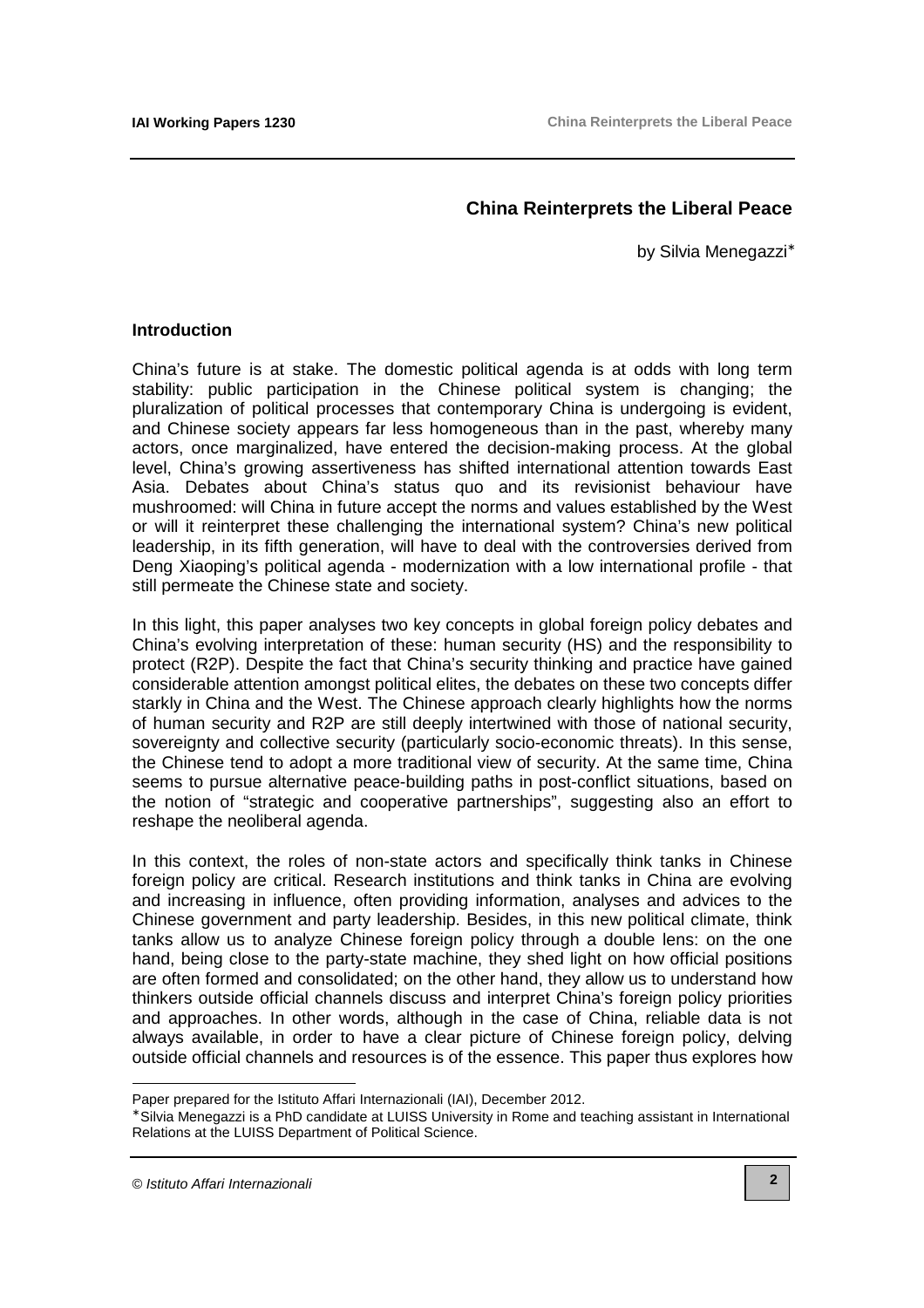foreign policy - and specifically HS and R2P - is discussed by Chinese think tanks (zhiku-智库) - or research institutions (yanjiusuo-研究所). Following a general discussion of these concepts in the Chinese non-state context, this paper delves into their application in specific conflict settings in the MENA (Middle East and North Africa) region: the Libyan war and the Syrian crisis. In assessing China's role, this last section will combine non-official with official views and resources.

### **1. The role of think tanks in China's foreign policy debates**

Before illustrating how Chinese Foreign Policy (CFP) deals with international norms and specifically liberal peace norms, it is essential for the purpose of this paper to introduce how Chinese foreign policy is discussed amongst non-traditional actors.<sup>1</sup> At present, the authoritarian and hierarchical concentration of power within the Chinese Communist Party seems to collide with the power-hungry within the lower ranks of the Party itself, who are able to build popular consensus within the Chinese population, increasingly participate in public debate, but lack the support of the Party's top hierarchy. According to some estimates, this segment of the population may account for hundreds of party officials.<sup>2</sup> In this context, the emergence of a collective system of leadership alongside the search for popular legitimacy has pushed Chinese officials to seek professional expertise within think tanks and research institutions.<sup>3</sup> While there is no standard practice of how this is done, we can still identify some general trends. $4$ 

Think tanks and research institutions in China emerged in the 1960s from a mix of working units and research institutions, following the Soviet model. Today, they represent an important microcosm of and laboratory for policy-making in China. During the Mao era, think tanks were essentially embedded into the CCP decision-making process, playing marginal roles in view of the scarcity of official information and communication.<sup>5</sup> With the economic opening of the Deng era, policy-making communities and intellectuals outside the government apparatus increased in number and were entrusted with greater freedom. This led to their gradual upgrade into the periphery of the policy-making community.<sup>6</sup> Today, Chinese think tanks have grown in number as well as in the quality of their work. Recent analyses show that the People's Republic of China (PRC) in 2011 ranked as the second country in the world with the

 $\overline{a}$ 

 $1$  For the purpose of this paper non-traditional channels are defined as actors which are not directly part of the Chinese government or the Chinese Communist Party (i.e. government agencies and ministries).

Specifically, the analysis will focus on think tanks and research institutions.<br><sup>2</sup> Isabel Hilton, "The scandalous trial of Bo Xilai is not without risks", *The Guardian*, 28 September 2012, [http://www.guardian.co.uk/commentisfree/2012/sep/28/bo-xilai-trial-not-without-risks.](http://www.guardian.co.uk/commentisfree/2012/sep/28/bo-xilai-trial-not-without-risks)

 $3$  Cheng Li, "China New Think Tanks: where officials, entrepreneurs and scholars interact", in China Leadership Monitor[, No. 29 \(Summer 2009\), http://www.hoover.org/publications/china-leadership-](http://www.hoover.org/publications/china-leadership-monitor/article/552)

monitor/article/552. 4 For more information see Patrick Köllner, "Think Tanks: Their Development, Global Diversity and Roles in International Affairs", in GIGA Focus International Edition, No. 6/2011, http://www.gigahamburg.de/dl/download.php?d=/content/publikationen/pdf/gf\_international\_1106.pdf.<br><sup>5</sup> Initially IB think tonks in China were ambadded in the institutional attuature of the sex

Initially IR think tanks in China were embedded in the institutional structure of the government apparatus and the Chinese Communist Party (CCP). David Shambaugh, "China's International Relations Think Tanks: Evolving Structure and Process", in The China Quarterly, No. 171 (September 2002), p. 575-596. <sup>6</sup> Quansheng Zhao, "Chinese Epistemic Community, Intellectuals and Chinese Foreign Policy", in Policy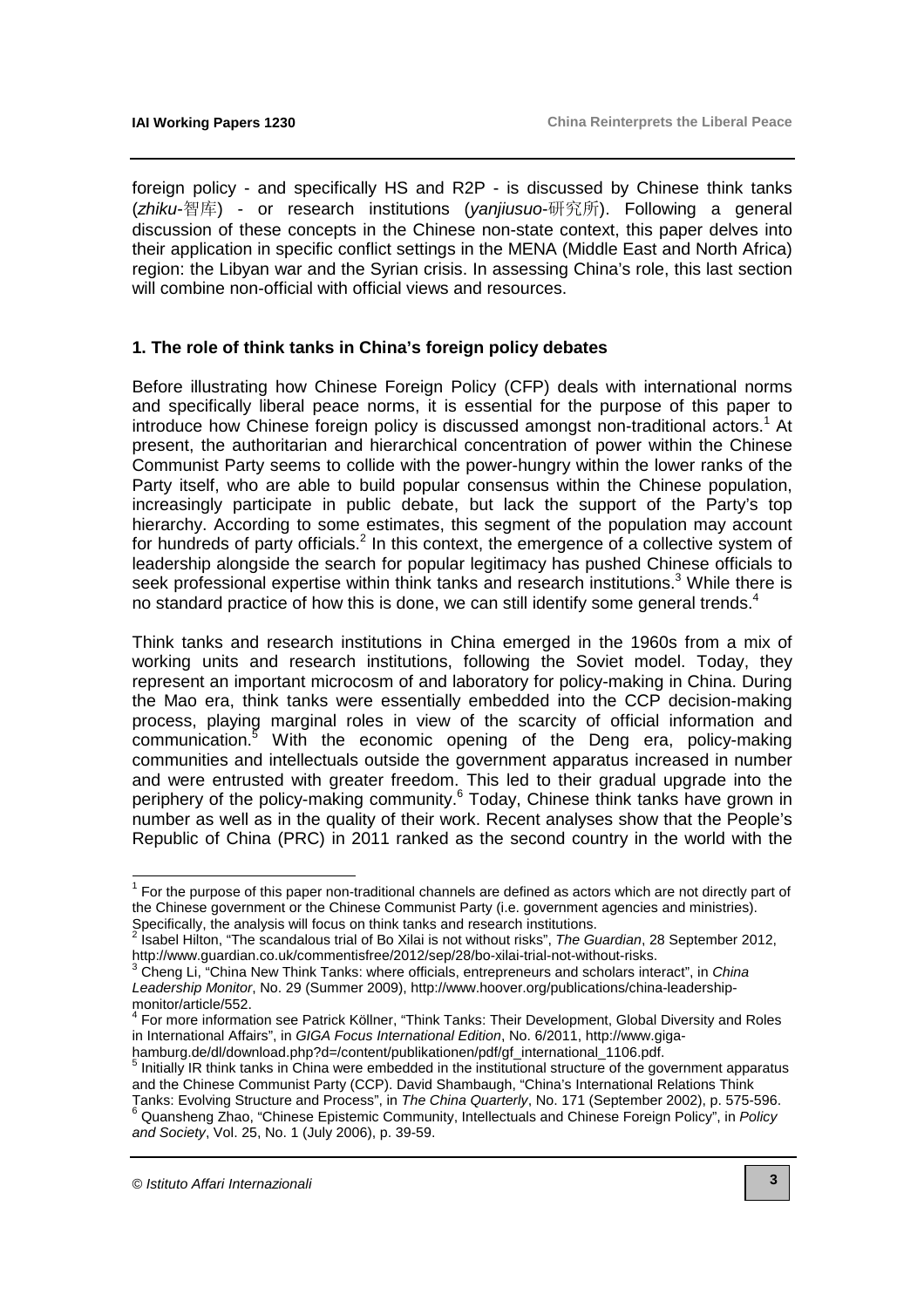largest number of think tanks  $(425)$ .<sup>7</sup> As for the "Top Fifty Think Tanks-worldwide outside the US" ranking, China ranked fourteenth, winning the first place for the country with the "Top Think Tank in Asia" above Japan. <sup>8</sup> In 2011 China also ranked third for "Best New Think Tanks Ideas", second only to the United Kingdom and the United States, the countries with the longest think tank traditions, entering a ranking where China was not even mentioned just two years earlier.<sup>9</sup>

Following the "First Forum of China Think Tanks" held in Beijing in 2006, Chinese authorities compiled an official rank of the "top 10 think tanks". Today, the most important Chinese IR think tanks include: the China Institute of Contemporary International Relations (CICIR), the Shanghai Institute of International Studies (SIIS), the China Institute of International Studies (CIIS), the China Center for International Economic Exchanges (CCIEE) and the Center for International and Strategic Studies (CISS) at Peking University.<sup>10</sup> In some cases these institutes are administrated directly by the Communist Party, such as the International Strategy Research Institute (ISRI) or by the army, such as the China Institute for International Strategic Studies (CIISS). Chinese think tanks and research institutions can be very different from their counterparts in the West, calling for definitions that go beyond Western criteria.<sup>11</sup> Although scholars and experts cannot publicly criticize Beijing's foreign policy, they can nevertheless stimulate political discussion at the margins, through internal reports (neibu-内部), official meetings and informal discussions with CCP officials. At the same time, the administrative linkages, such as supervising units working inside the government, and personal ties (guanxi-关系) allow think tank experts to build personal ties with and influence over official actors. $12$ 

Chinese think tanks have multiple functions: they serve as intelligence-gathering bodies for government officials and agencies; they provide analysis and recommendations on potential new policies, laws and regulations, including drafting legal documents to be considered by the government; and they provide assessments of new policies.<sup>13</sup> Chinese IR think tanks usually focus their agenda on medium and long-term issues of strategic importance for China's foreign policy and world politics in general, from globalization to the world economy. Last but not least, Chinese think tanks publish scientific books and annual reports on international affairs and global governance. For instance, a common feature of IR think tanks is to publish scholarly journals in both Chinese and English, in which internationally-renowned Chinese IR

 $^7$  India for instance ranked third, but with almost less than an half the number of think tanks (292). See James G. McGann, [The Global Go To Think Tanks Report 2011](http://www.gotothinktank.com/2011-global-tank-index), http://www.gotothinktank.com/2011 global-tank-index.<br><sup>8</sup> lhid - p. 16

 $\frac{1}{1}$ Ibid., p. 16.

<sup>&</sup>lt;sup>9</sup> James G. McGann, The Global Go To Think Tanks Report 2009,

[http://repository.upenn.edu/think\\_tanks/2.](http://repository.upenn.edu/think_tanks/2)

 $10$  For a detailed list of think tanks in China see the Global Think Tank Directory, [http://www.gotothinktank.com/directory/asia.](http://www.gotothinktank.com/directory/asia) 

<sup>&</sup>lt;sup>11</sup> A valid attempt to define think tanks in the Chinese context was made by Zhu: "China's think tanks could be defined as stable and autonomous organizations that research and consult on policy issues to influence the policy process". See Zhu Xufeng, "The Influence of Think Tanks in the Chinese Policy Process: Different Ways and Mechanisms", in Asian Survey, Vol. 49, No. 2 (March-April 2009), p. 337. <sup>12</sup> Ibid. p. 337.

<sup>&</sup>lt;sup>13</sup> Kerry Dumbaugh and Michael F. Martin, "Understanding China's Political System", in CRS Report for Congress, No. R41007 (10 May 2012), [http://www.fas.org/sgp/crs/row/R41007.pdf.](http://www.fas.org/sgp/crs/row/R41007.pdf)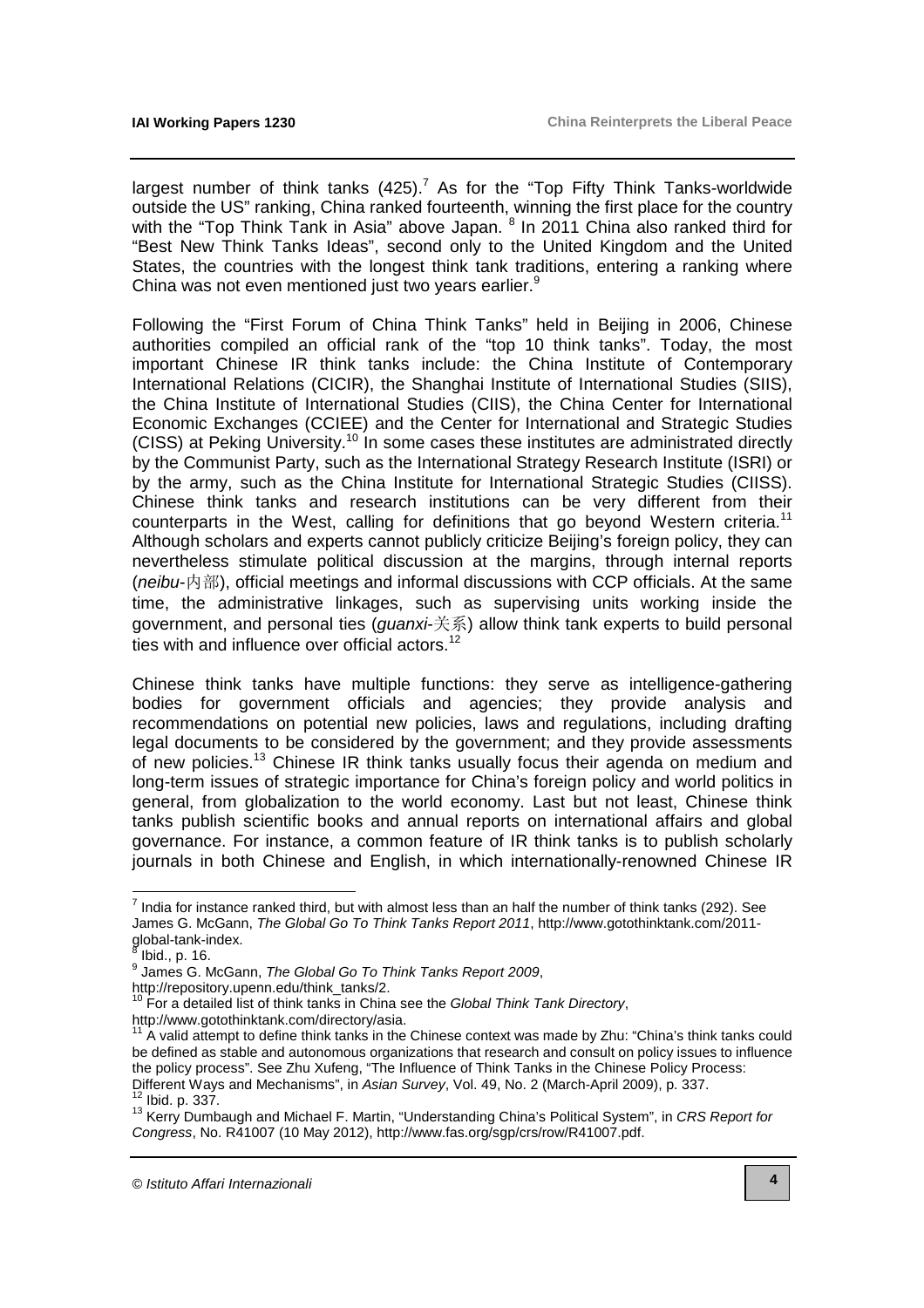experts discuss international affairs and China's foreign policy, often generating new ideas. Today, many Chinese experts concur that the role of think tanks is best captured by the expression *chuangxin*-创新, which literally means "discard old ideas and bring forth new ones".<sup>14</sup> While journal articles rarely affect Chinese Foreign Policy directly, they may influence decision makers' opinions or at least help them contextualize and broaden their positions. A notable example was the think tank debate over China's "Peaceful Rise".<sup>15</sup>

Concerning organizational structure, think tanks are generally divided into centers and institutes. Research centers like the Center for Counter-Terrorism Studies at CICIR, usually deal with a particular topic, such as terrorism, globalization or security studies. In this case, discussions on international issues provide policy analysis and recommendations directly. Other research institutes instead focus on specific regions or countries, such as the Institute of European Studies at SIIS. Larger research institutions and think tank are instead divided into departments comprising both regional studies and issues-area studies, such as the CIIS. Meetings with officials are a regular feature of think tank activities, often followed by official and unofficial reports and published documents.<sup>16</sup> Finally, a particular characteristic of Chinese think tanks is "external exchange": all institutions hold regular meetings with foreign research institutions and delegations; they also host international seminars and conferences on relevant topics for Chinese foreign policy and IR studies.

#### **2. China reinterprets the liberal peace**

Recent peace studies have highlighted that state building processes in post-conflict settings often have a neoliberal flavour (from tax reforms to democratization), often tied to Western interests.<sup>17</sup> In view of the linkages between Western foreign policy and (neo)liberal peace-building, how do emerging powers, and specifically China, (re)interpret and discuss international peace norms?

Since the end of the Cold War, the question of legitimate armed intervention has dominated international political debates. Many Western states advocate the right to intervene, seeing it as a responsibility, a duty or even an obligation of the international community to stop mass atrocities wherever they take place.<sup>18</sup> The opposing view

<sup>&</sup>lt;sup>14</sup> Xu Xiaohu and Hu Qingping, "从最新'全球智库调查报告'看中国智库的发展" (An analysis of Chinese think tanks development from the last Global Go To Think Tanks Report), in 当代世界与社会主义 (Contemporary World and Socialism), No. 2/2012, p. 115,

[http://blog.sina.com.cn/s/blog\\_5376efbf0101cfmf.html.](http://blog.sina.com.cn/s/blog_5376efbf0101cfmf.html)

<sup>&</sup>lt;sup>15</sup> Bonnie S. Glaser and Evan S. Medeiros, "The Changing Ecology of Foreign Policy-Making in China: The Ascension and Demise of the Theory of 'Peaceful Rise'", in The China Quarterly, Vol. 190 (June 2007), p. 291-310.

 $16$  Interview by the author with think tank expert, Shanghai, August 2012.

<sup>17</sup> Heather Marquette and Danielle Beswick, "State Building, Security and Development: state building as a new development paradigm?", in Third World Quarterly, Vol. 32, No. 10 (November 2011), p. 1703-1714, [http://dx.doi.org/10.1080/01436597.2011.610565.](http://dx.doi.org/10.1080/01436597.2011.610565)

<sup>18</sup> Based on the Responsibility to Protect principle, military intervention is justified for humanitarian purposes upon two broad sets of circumstances: large scale loss of life and large scale ethnic cleansing. See International Commission on Intervention and State Sovereignty (ICISS), The Responsibility to Protect, Ottawa, ICISS, December 2001, [http://responsibilitytoprotect.org/ICISS%20Report.pdf.](http://responsibilitytoprotect.org/ICISS%20Report.pdf)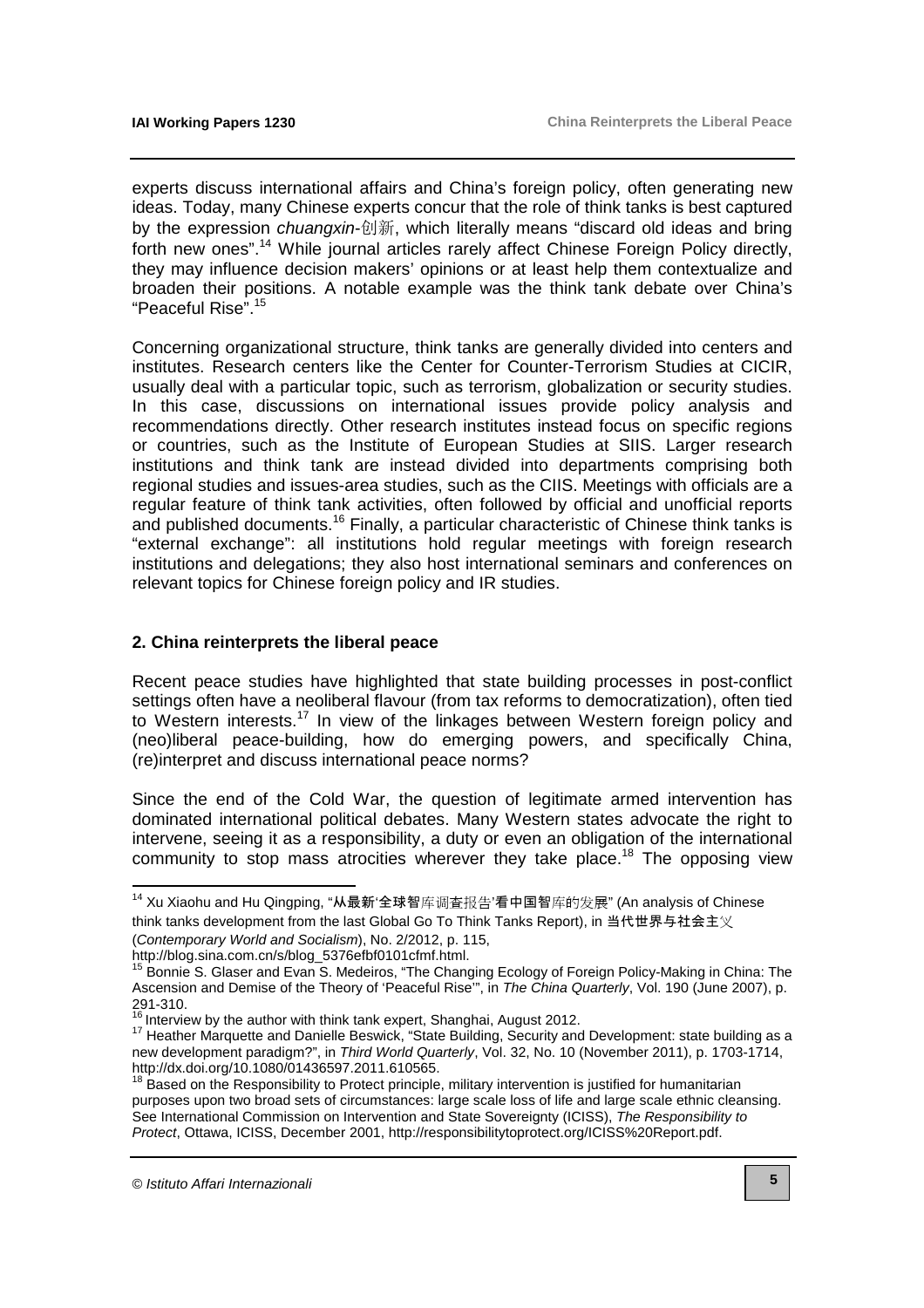tends to see humanitarian intervention as hypocritical behaviour, driven often by industrialized economies as a means of serving their interests by imposing neoliberal reforms. The well-known "liberal peace" agenda - including democracy, human rights, free markets and rule of law - is intimately related to intervention, to the extent that following the decision to intervene, the question of what kind of peace to promote naturally follows suit.<sup>19</sup> The liberal peace agenda therefore consists of two essential elements: the question of intervention, including its modalities and procedures, and the question of peace-building, including the specific norms and policies external actors promote in post-conflict (or at least post-violence) settings. Below we explore how the Chinese think tank debate discusses these two elements of the liberal peace.

As well known, the PRC has not always supported Western approaches to international intervention and peace-building. China's recent vetoes in the UN Security Council on the Syrian crisis are a clear reminder of this stark fact.<sup>20</sup> Nevertheless, China's different interpretation of international norms on intervention and peace-building need explanations that go beyond the overrated "East versus West" dichotomy. Some attribute China's resistance to its "global peace engagement strategy".<sup>21</sup> The two pillars of this strategy are UN peacekeeping operations (PKOs) and international peacebuilding operations (IPBOs).<sup>22</sup> Although China's commitment to PKOs is recognized internationally, with participation in UN activities that often exceed Western figures, China's stance on IPBOs remains far more cautious.<sup>23</sup> China firmly opposes any military action, humanitarian intervention or regime change, as well as any other activity which compromises state sovereignty or violates the UN Charter: "On issues of peace and security in the Middle East, China has always fulfilled its obligations in a constructive way. We stand for peace and oppose war. We stand for equality and oppose power politics. We stand for principles and oppose interference".<sup>24</sup>

As the paragraphs below argue, the Chinese interpretation of the liberal peace agenda focuses on the necessary conditions for intervention, including both conditions prior to and post intervention. In order to intervene in conflict settings, a UNSC resolution is necessary but insufficient if it does not come with the guarantee that regime change will not occur. At the same time, after intervention and during peace-building, actors

 $\overline{a}$ 

<sup>&</sup>lt;sup>19</sup> Oliver P. Richmond, "The problem of peace: understanding the 'liberal peace'", in Conflict, Security and Development, Vol. 6, No. 3 (October 2006), p. 291-314, [http://dx.doi.org/10.1080/14678800600933480.](http://dx.doi.org/10.1080/14678800600933480) <sup>20</sup> Zhong Sheng, "Why China vetoes UN draft resolution for Syria issues", in People's Daily Online, 8 February 2012, [http://english.peopledaily.com.cn/90780/7723539.html.](http://english.peopledaily.com.cn/90780/7723539.html)

<sup>21</sup> Zhao Lei, "Two Pillars of China's Global Peace Engagement Strategy: UN Peacekeeping and International Peacebuilding", in International Peacekeeping, Vol. 18, No. 3 (June 2011), p. 344-362.  $22$  Whereas UN mandated peacekeeping operations are limited to supporting the implementation of ceasefire or peace agreements, peacebuilding operations are much broader, including political, humanitarian, developmental and human rights programmes conducted both by the UN and other state and non-state actors. Ibid. p. 344.

<sup>&</sup>lt;sup>23</sup> Yongjin Zhang, "China and UN peacekeeping: from condemnation to participation", in International Peacekeeping, Vol. 3, No. 3 (Autumn 1996), p.1-15; Pang Zhongying, "China's Changing Attitude to UN Peacekeeping", in International Peacekeeping, Vol. 12, No. 1 (Spring 2005), p. 87-104; and International Crisis Group, "China's Growing Role in UN Peacekeeping", in ICG Asia Report, No. 166 (17 April 2009), [http://www.crisisgroup.org/en/regions/asia/north-east-asia/china/166-chinas-growing-role-in-un](http://www.crisisgroup.org/en/regions/asia/north-east-asia/china/166-chinas-growing-role-in-un-peacekeeping.aspx)peacekeeping.aspx.

<sup>&</sup>lt;sup>24</sup> Chinese Ministry of Foreign Affairs, Statement by Foreign Minister Yang Jiechi of the People's Republic of China at the High-level Meeting of the Security Council of Peace and Security in the Middle East, 26 September 2012, [http://www.fmprc.gov.cn/eng/wjb/wjbz/2461/t979876.htm.](http://www.fmprc.gov.cn/eng/wjb/wjbz/2461/t979876.htm)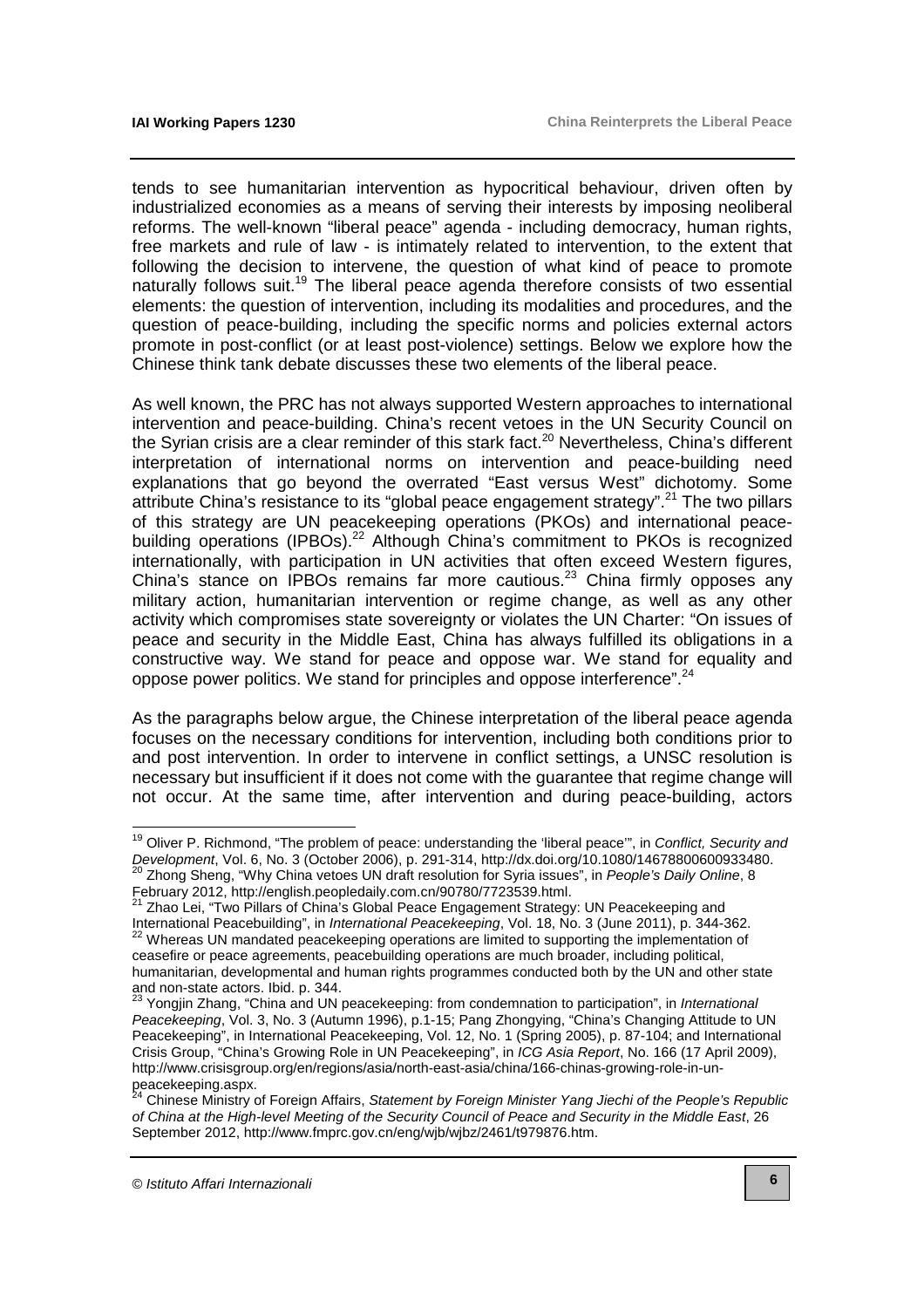involved in the reconstruction effort have to keep clear of political processes which compromise state sovereignty. They can, nevertheless, be involved in economic reconstruction that results, according to China, in a win-win situation for all parties involved.

China's global strategy on how to achieve and maintain peace and development differs from Western norms in three main respects. First an adherence to sovereignty as opposed to humanitarian intervention; second, the prioritization of economic development versus democratization; and third a belief in top-down state building, whereby states freely choose which political system to adopt, which economic reforms to implement and how to conduct public participation. This does not mean a clear Chinese rejection of international/Western peace norms. There has rather been a complex process of sinicization<sup>25</sup> of such norms, whereby Chinese civilization and culture have permeated into the conceptualization of Chinese foreign policy norms.<sup>26</sup>

With regards to the liberal peace agenda, two key notions are human security (HS) and the responsibility to protect (R2P). Both concepts have been hotly contested in academic discourse and policy practice. Traditional notions of security have undergone transformation during the last two decades. The term human has penetrated academic and policy debate following the 1994 UNDP declaration.<sup>27</sup> Nevertheless, the controversial definition of human security immediately raised disagreements as to whether the term refers to threats to human well-being, or in a narrower sense, threats to individuals in violent conflicts calling into question the principles of sovereignty and noninterference. The principle of R2P is even more contested. Following conflicts in Rwanda (1994) and Kosovo (1999), in 2001 an attempt was made to institutionalize a new international security framework through the work of the International Commission on Intervention and State Sovereignty. Its purpose was to answer the "question on when, if ever, it is appropriate for states to take coercive - and in particular military action against another state for the purpose of protecting people at risk in that other state".<sup>28</sup>

Within Asia, China's interpretation of human security displayed the most complex evolution.<sup>29</sup> Originally, in China the notion of human security (*renlei anguan*-人类安全)

 <sup>25</sup> Peter J. Katzenstein, "China's Rise: Rupture, Return, or Recombination?", in Peter J. Katzenstein (ed.), Sinicization and the Rise of China. Civilizational Processes Beyond East and West, Routledge, 2012, p. 1- 38.

<sup>&</sup>lt;sup>26</sup> Zheng Yongnian, "亚洲的安全困境与亚洲集体安全体系建设" (Asia's security predicaments and construction of a collective security system in Asia), in 和平与发展 (Peace and Development), No. 5 (October 2011), p. 2, [http://www.cssn.cn/news/514190.htm.](http://www.cssn.cn/news/514190.htm) 

<sup>27</sup> According to Owen, following the 1994 UNDP Report, the dichotomous broad-versus-narrow conceptualization of human security generated up to 21 different interpretations of the term. See Taylor Owen, "Human Security - Conflict, Critique and Consensus: Colloquium Remarks and a Proposal for a Threshold-Based Definition", in Security Dialogue, Vol. 35, No. 3 (September 2004), p. 375, [http://www.taylorowen.com/Articles/2004\\_SD.pdf.](http://www.taylorowen.com/Articles/2004_SD.pdf) 

<sup>&</sup>lt;sup>28</sup> International Commission on Intervention and State Sovereignty (ICISS), The Responsibility to Protect, cit., p. vii.

<sup>&</sup>lt;sup>29</sup> Paul M. Evans, "Human Security in Asia in a Conservative Era: Against the Odds, Twice", in Chandra Chari (ed.), War, Peace and Hegemony in a Globalized World: The Changing Balance of Power in the Twenty-First Century, Abingdon and New York, Routledge, 2008, p. p. 88. See also Paul M. Evans, "Human Security and East Asia: In the Beginning", in Journal of East Asian Studies, Vol. 4, No. 2 (May-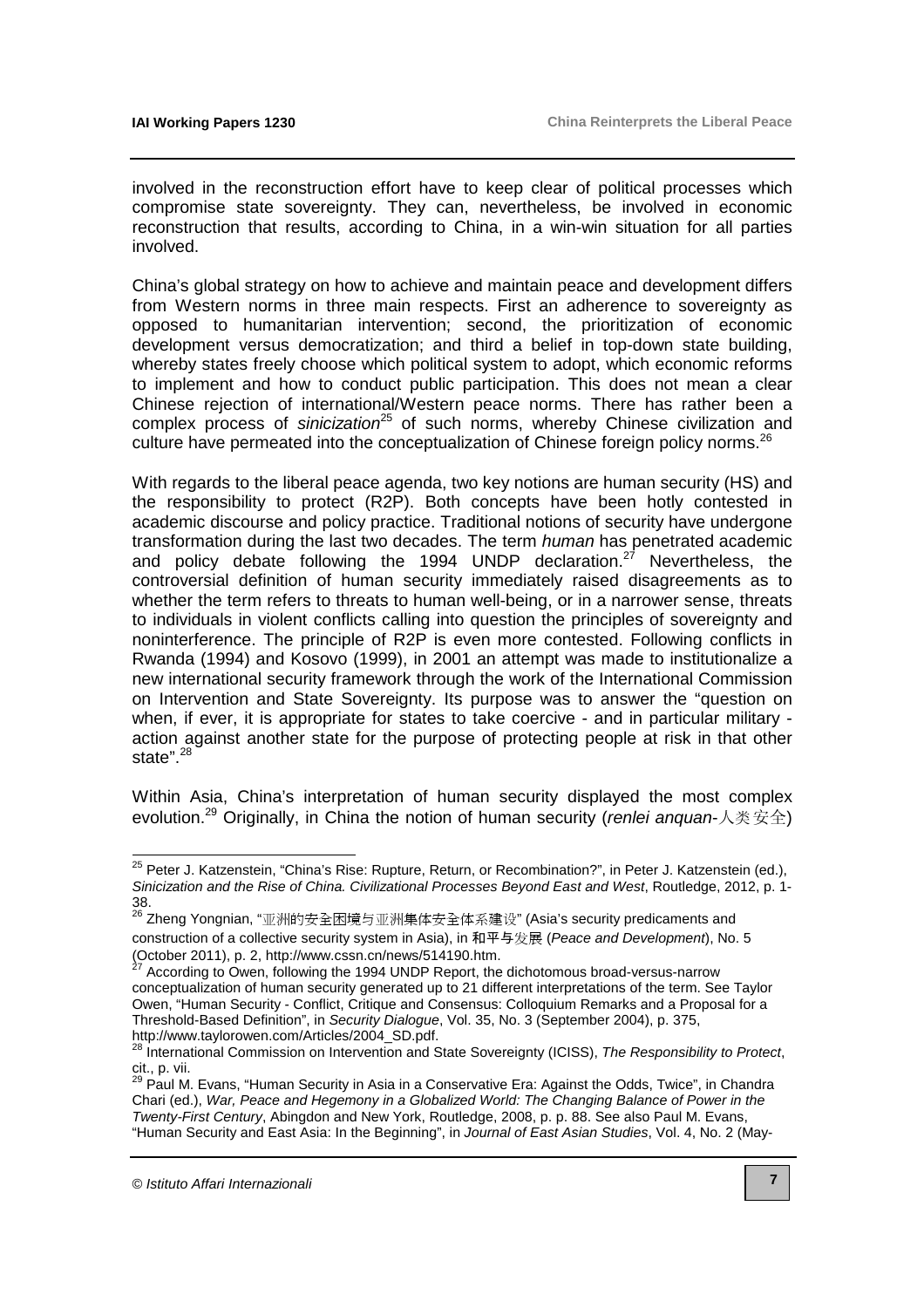has always been associated with national security and sovereignty rights.<sup>30</sup> The Chinese government accepted the idea of human security and of protecting people's lives, rights and dignity and, although not using the term officially, it has shown a growing inclination to distinguish between internal security issues, such as environmental protection or social security, and international security issues regarding intervention and peacekeeping.<sup>31</sup> Nevertheless, the Chinese interpretation of HS as related to international security is mostly equated to the idea of building sustainable and long-term development. Clearly aware of Western peace-keeping (weihu heping-维护和平) and peace-making (*dizao heping*-缔造和平), as well as of debates on traditional security (anquan-安全) and non-traditional security (fei anquan-非安全), the Chinese stance on HS is premised on the notion that well-being should be promoted by the international community through mutual beneficially cooperation aimed at reaching the Millennium Development Goals.<sup>32</sup>

As for the protection of individuals in violent conflicts and the notion of R2P, China's approach is far more cautious. According to recent debates within Chinese think tanks, China should support intervention in the UN Security Council so long as its purpose is fully in line with the UN Charter. China has been particularly worried that R2P may become a tool for powerful countries to interfere in the affairs of the weak, or that it may be applied selectively and that its scope could be extended arbitrarily.<sup>33</sup> Interestingly however, China has not simply rejected the notion of R2P. The Chinese think tank community has rather engaged in an attempt at reinterpreting it by setting forth the notion of Responsible Protection (RP). RP is built on six basic elements: 1) the objects of protection must be innocent people and not specific political parties or armed forces; 2) the legitimacy of the "protection" executors must be established and the UN Security Council is the only legitimate actor to perform this duty; 3) the means of protection must be strictly limited. Protection can be considered legitimate if and only if diplomatic and political means are exhausted; 4) the purpose of protection must be clearly defined: it is forbidden to create greater humanitarian disaster or to use protection as a means to overthrow the government of a given state; 5) protectors are responsible for the postintervention and post-reconstruction phases; 6) the ultimate supervisor should be the United Nations. The UN needs to establish mechanisms to monitor and evaluate outcomes and ensure accountability.<sup>34</sup>

As China's engagement within the international community is becoming more proactive, so has its debate on the prospects and modes of intervention in conflicts

-

August 2004), p. 263-284,

[http://www.ligi.ubc.ca/sites/liu/files/Publications/Human\\_Security\\_and\\_East\\_Asia.pdf.](http://www.ligi.ubc.ca/sites/liu/files/Publications/Human_Security_and_East_Asia.pdf) 

<sup>30</sup> Note that the direct translation of the Chinese term 人类 renlei (human) is humankind or humanity and thus it designates a community rather than an individual.

<sup>31</sup> Chu Shulong, "China and Human Security", in North Pacific Policy Papers, No. 8 (2002), [http://www.iar.ubc.ca/programs/pastprograms/PCAPS/pubs/nppp8\\_final.pdf.](http://www.iar.ubc.ca/programs/pastprograms/PCAPS/pubs/nppp8_final.pdf) 

 $32$  Yang Jiemian, "试论 和平发展观 的发展 和 挑战" (Discussing development and challenges of the concept of Peaceful Development), in Contemporary International Relations, No. 5/2011, http://www.siis.org.cn/Lunwen\_View.aspx?lid=10000400.

Qu Xing, "The UN Charter, the Responsibility to Protect, and the Syria Issue", in China International Studies, No. 33 (March-April 2012), p. 23, [http://www.ciis.org.cn/english/2012-04/16/content\\_4943041.htm.](http://www.ciis.org.cn/english/2012-04/16/content_4943041.htm) <sup>34</sup> Ruan Zongze, "Responsible Protection: Building a Safer World", in China International Studies, No. 34 (May-June 2012), p. 36, [http://www.ciis.org.cn/english/2012-06/15/content\\_5090912.htm.](http://www.ciis.org.cn/english/2012-06/15/content_5090912.htm)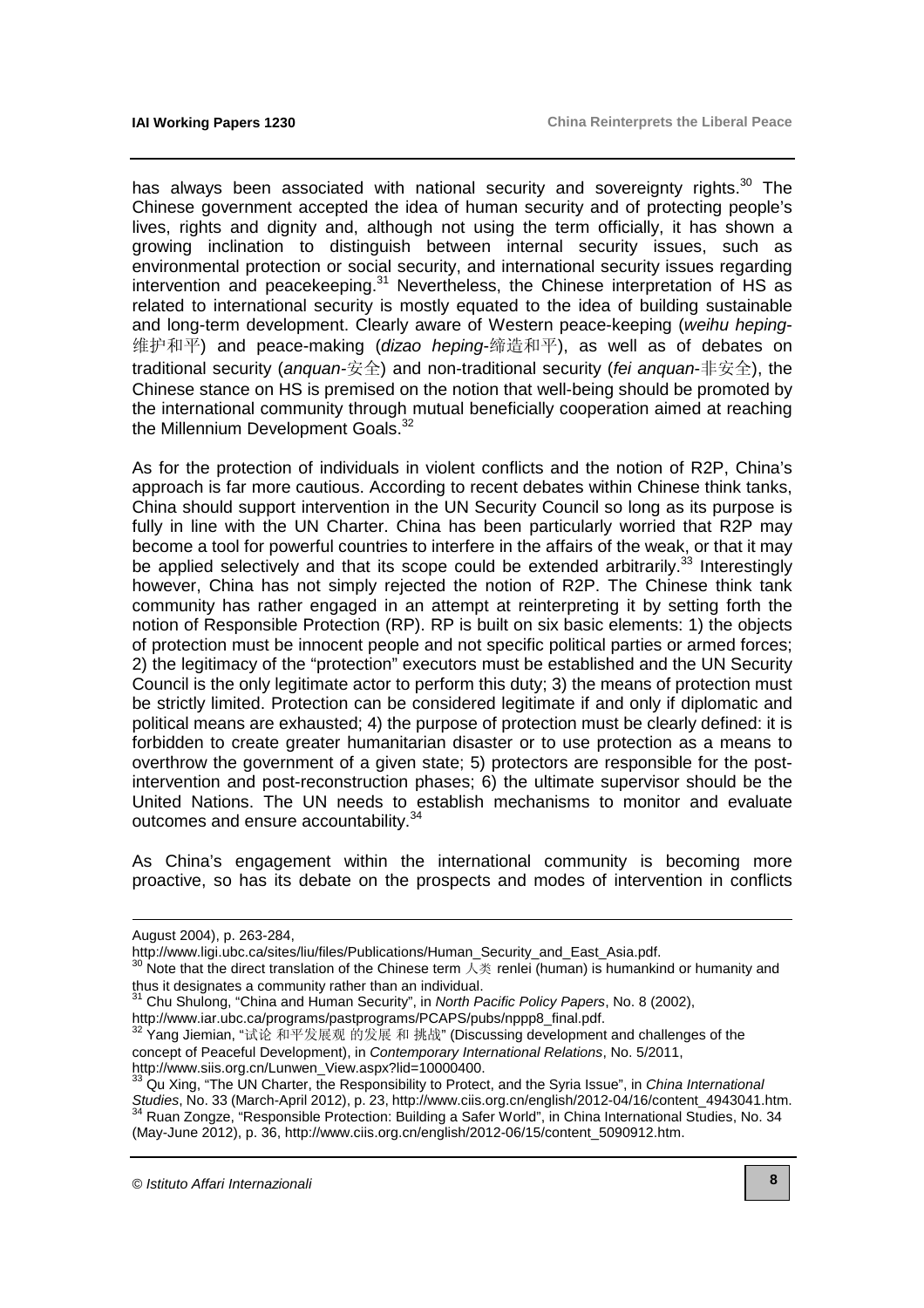settings. The manner in which China has engaged in these discussions has not openly contrasted the original conceptualizations of the UNDP and the ICISS in 1994 and 2001 respectively. Nevertheless, China's increasing international involvement has pushed it into seeking a reinterpretation of these principles, which can be summarized as follows: 1) civilian protection should be "responsible". This means that coercive military action can only take place if political interests aimed at overthrowing a sovereign government are set aside; 2) intervention can only occur upon the approval of the UN Security Council; 3) responsibility does not end with intervention but postconflict reconstruction is an essential part of the principle. In this sense, the Chinese approach to peace-building is inherently tied with the goals of economic stability and development.

#### **3. Implications for China's foreign policy in the MENA region**

At present, China's involvement in the MENA region represents a vital aspect of Chinese foreign policy. Economically, Beijing's interests (essentially related to trade and energy) are met by China's presence in the region. Politically, Beijing's role is highly strategic, with China positioning itself as an alternative and counterweight to the United States as well as an active global player in world affairs. The rhetoric of interests and strategies does not, however, entirely explain why China decided to abstain on UNSC Resolution 1973 regarding intervention in Libya or why, despite this, China is openly obstructing any move towards intervention in Syria. Empirically, the RPC's stance on Libya and Syria highlights how international norms are reinterpreted by China, shedding light on the motivations underpinning China's behaviour.

#### 3.1 Libya

China's position towards Libya seemed to mark a break in the PRC's traditional reluctance to allow international intervention in sovereign states for the sake of human security and R2P. Due to China's unexpected abstention on UNSC Resolution 1973 (2011) which approved the No Fly Zone in Libya, the international community interpreted Chinese behaviour as a normative shift in favour of R2P. However, rather than a clear normative shift, the abstention was due to a combination of factors all strictly related to Chinese national interests: the need to ensure the safety of more than 35,000 Chinese workers on Libyan soil, the willingness to support friendly Arab countries that had already isolated Gaddafi's regime, and the economic interests at stake if China ended up supporting the losing side in the struggle for Libya.<sup>35</sup> Interests, of course, are always at stake when intervention takes place. In this sense, Chinese economic interests and thus the PRC's abstention worked against China's own preconditions for accepting intervention, particularly the guarantee against a regime change. Indeed, with the escalation of the conflict and NATO countries providing direct military aid to the Libyan opposition,<sup>36</sup> China's fragile consensus over UNSC 1973 was

 <sup>35</sup> "The Libyan dilemma", in The Economist, 10 September 2011,

[http://www.economist.com/node/21528664.](http://www.economist.com/node/21528664)

<sup>&</sup>lt;sup>36</sup> Michael Birnbaum, "France sent arms to Libyan rebels", in The Washington Post, 29 June 2011, [http://articles.washingtonpost.com/2011-06-29/world/35235276\\_1\\_nafusa-mountains-hans-hillen-libyan](http://articles.washingtonpost.com/2011-06-29/world/35235276_1_nafusa-mountains-hans-hillen-libyan-rebels)rebels.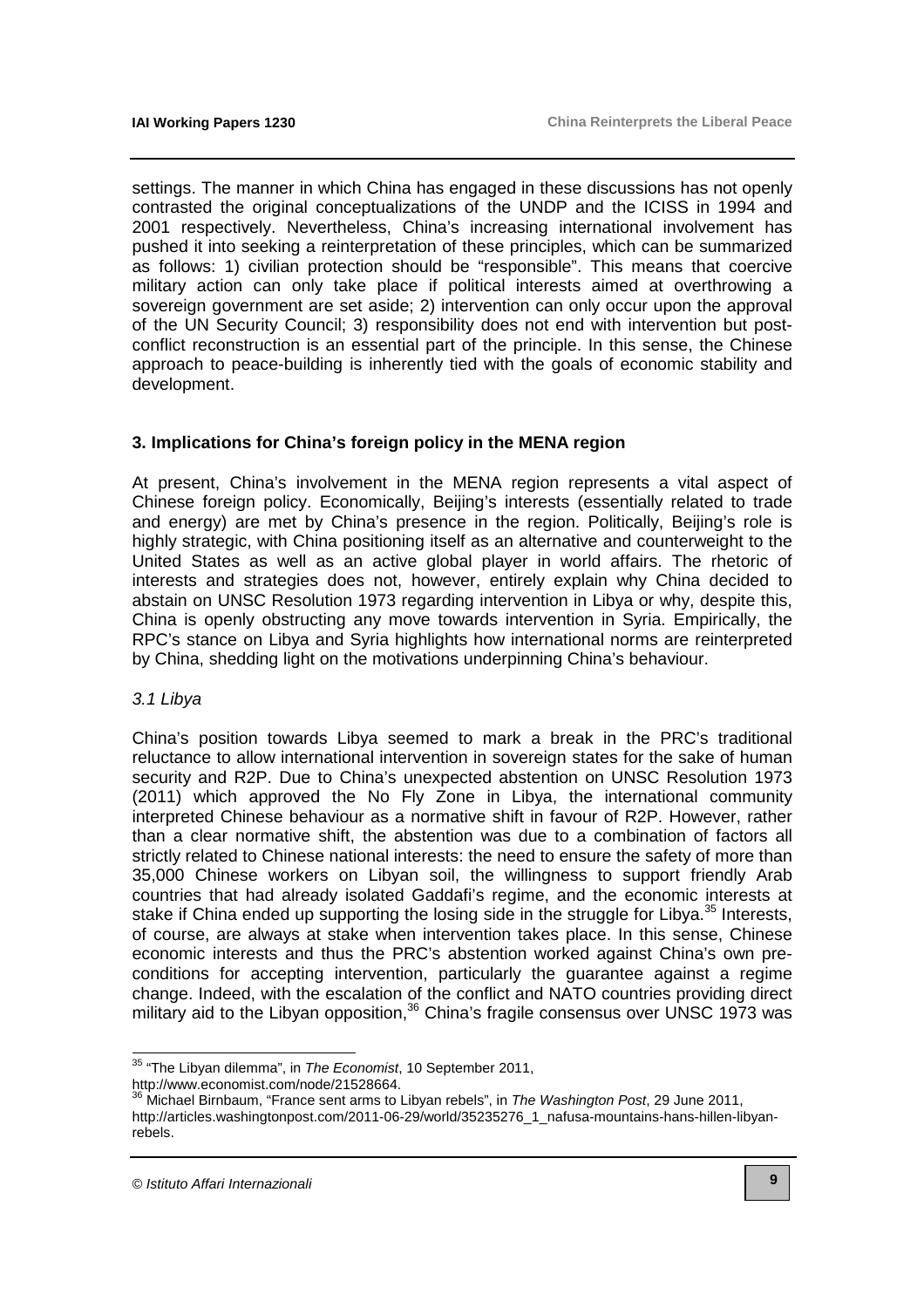broken as the PRC accused Western powers of exceeding the UNSC mandate and using it as a pretext to oust Gaddafi's regime. $37$ 

China's position, however, should not be viewed as a blanket opposition to Western approaches: "China has always respected the will and choice of the Libyan people and believes that the Libyan people have the wisdom and ability to establish a political system and development path suited to their own national conditions. […] The international community should fully respect the sovereignty, independence, unity and territorial integrity of Libya and provide concrete assistance to Libya within the UN framework in its post-conflict reconstruction".<sup>38</sup> This official PRC statement seems to be in line with the Responsible Protection notion discussed in Chinese think tanks as well as the broader Chinese approach to development.<sup>39</sup> With the conclusion of the NATO operation on 31st October 2011, China decided to take an active stance in supporting Libya's reconstruction, with a willingness to promote cooperation based on mutual trust. Chinese companies involved in the reconstruction effort have come mainly from the construction sector, and have been involved in railways and telecommunication projects.<sup>40</sup> The approach to Libya's reconstruction mirrors the Chinese experience in Afghanistan, where an effort has been made to respect Afghan national unification combined with UN-sponsored international assistance; build a security system that takes into account all Afghan factions and neighboring countries; promote dialogue within multilateral settings; and support reconstruction strategies based on developing the country's mineral resources and agriculture.<sup>41</sup> To summarize, the PRC's support for the Libyan intervention was possible due to a confluence of specific national interests. When however the intervention went beyond the Chinese view of RP (the protection of innocent people rather than regime change),<sup>42</sup> the consensus within the PRC crumbled. This did not entail a pull-back from Libya. On the contrary, China has become heavily involved in the Libyan reconstruction effort.

#### 3.2 Syria

 $\overline{a}$ 

Those expecting a decisive change in Beijing's traditional stance towards foreign intervention were bitterly disappointed on  $19^{th}$  July 2012, when China (along with Russia) voted for the third time against a proposed UN Security Council resolution to

Session of the United Nations General Assembly, 19 September 2012,

[http://www.fmprc.gov.cn/eng/zxxx/t970926.htm.](http://www.fmprc.gov.cn/eng/zxxx/t970926.htm)

 $37$  Simon Tisdall, "The consensus on intervention in Libya has shattered", in The Guardian, 23 March 2011, [http://www.guardian.co.uk/commentisfree/2011/mar/23/libya-ceasefire-consensus-russia-china-india.](http://www.guardian.co.uk/commentisfree/2011/mar/23/libya-ceasefire-consensus-russia-china-india) Chinese Ministry of Foreign Affairs, Position Paper of the People's Republic of China at the 67th

<sup>&</sup>lt;sup>39</sup> Officially, the basic features of Chinese foreign aid are: helping recipient countries build their selfdevelopment capacity, impose no political conditions, adhere to equality, mutual benefit and common development, and focus on reform and innovation. See China's Information Office of the State Council, White paper on China's Foreign Aid[, April 2011, http://english.gov.cn/official/2011-](http://english.gov.cn/official/2011-04/21/content_1849913.htm) 04/21/content\_1849913.htm.

<sup>&</sup>lt;sup>40</sup> "Chinese seek reconstruction role in Libya", Reuters, 5 February 2012,

[http://www.reuters.com/article/2012/02/05/us-china-libya-idUSTRE81404F20120205.](http://www.reuters.com/article/2012/02/05/us-china-libya-idUSTRE81404F20120205)

 $41$  Hu Shisheng, Afghan Reconstruction vs. Regional Challenges and Responsibilities, Beijing, China Institute of Contemporary International Relations, 8 October 2012,

[http://www.cicir.ac.cn/english/newsView.aspx?nid=4140.](http://www.cicir.ac.cn/english/newsView.aspx?nid=4140) 

Approximation actors engineed to the UN, Explanation of vote by Ambassador Li Baodong after adoption of Security Council resolution on Libya, 17 March 2011, [http://www.china-un.org/eng/gdxw/t807544.htm.](http://www.china-un.org/eng/gdxw/t807544.htm)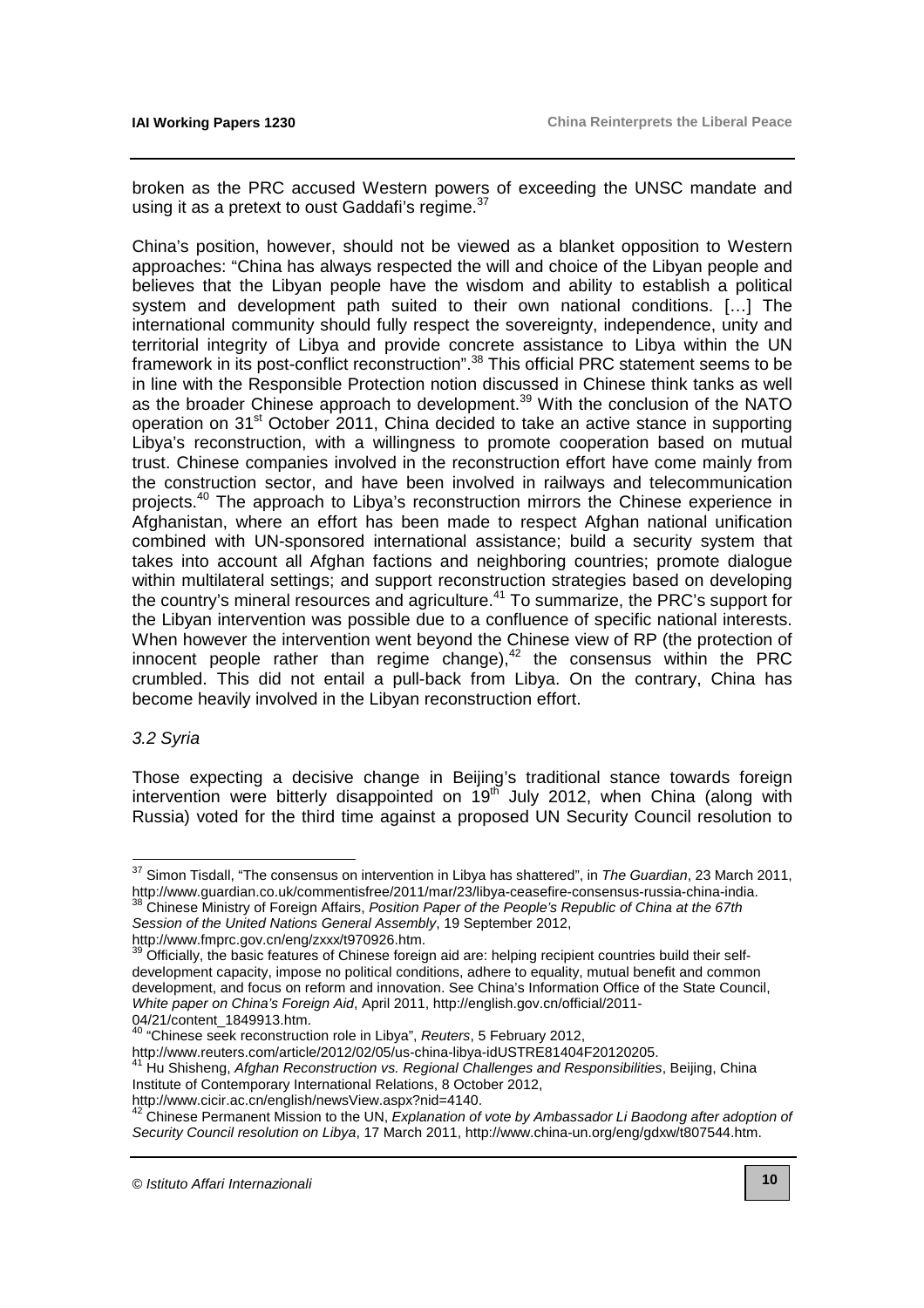condemn Bashar al Assad's regime in Syria.<sup>43</sup> Western media was so frustrated that a moratorium was proposed on the use of the term "international community" for those situations where consensus does not exist.<sup>44</sup> In explaining China's opposition, Li Baodong, the Permanent Representative of the People's Republic of China to the United Nations Office in Geneva, affirmed that the draft resolution "was counterproductive, as it had uneven content that put pressure on only one party, which would only derail the issue from the track of political settlement and undermine regional peace and stability".<sup>45</sup> The Syrian conflict, he argued, "should be resolved by Syrians themselves".<sup>46</sup> China's strong criticism was based upon two assumptions: state sovereignty and civilian protection. Beijing's view, reinforced by the Libyan experience, is that the implementation of R2P has failed. Specifically, R2P did not create sufficient precautionary mechanisms to ensure that civilian protection alone would be the exclusive mission of international interventions. "China and Russia, advocating for responsible protection, will not approve military intervention after realizing that the West had abused the authorization of the UNSC resolution in the case of Libya".<sup>47</sup> In relation to the Syrian crisis, the think tank debate has fully shared the official view, justifying China's reasons for non-intervention.

China's reaction, according to recent analyses, can be explained by four main considerations. First, preserving regional stability should be the priority of the international community. Overthrowing Bashar al Assad's regime would cast the country into an even deeper civil war, destroy all economic achievements and thus harm people's lives and compromise definitively regional stability. Second, the principle of non-intervention is not only China's priority, but is also enshrined firmly in international law. Third, China focuses strictly on humanitarian issues. China will continue to offer humanitarian assistance, but only in terms of economic aid. Fourth, China has followed the concept of "diplomacy for the people" in conflict settings, interpreting this as the need to ensure the safety of Chinese citizens and corporations.<sup>48</sup> In the wake of Kofi Annan's six-point peace plan for Syria,<sup>49</sup> Hong Lei, Chinese Foreign Ministry Spokesperson illustrated the specific content of China's own four point proposal for the resolution of the Syrian conflict: first, the relevant parties in Syria have to implement an effective ceasefire (region by region or phase by phase) and cooperate with the mediation efforts of UN representative Lakhdar Brahimi; second, representatives able to implement a political transition assuring the continuity

 $46$  Ibid.

 $^{43}$  The first Chinese veto was exercised in October 2011. On February 4, 2012, China again vetoed against a UNSC resolution that called President Bashar al-Assad to step down. On March 1, 2012 China voted against a UN Human Rights Council resolution condemning crimes in Syria. On 19 July 2012 China vetoed against a British-sponsored UN resolution on economic sanctions against the Syrian government.  $44$  Richard N. Haass, "Syria: beyond the UN Veto", in CFR First Take, 19 July 2012,

[http://www.cfr.org/syria/syria-beyond-un-veto/p28732.](http://www.cfr.org/syria/syria-beyond-un-veto/p28732)

<sup>&</sup>lt;sup>45</sup> United Nations Security Council, Security Council fails to adopt draft resolution on Syria that would have threatened sanctions, due to negatives votes of China, Russia Federation (SC/10714), 19 July 2012, [https://www.un.org/News/Press/docs/2012/sc10714.doc.htm.](https://www.un.org/News/Press/docs/2012/sc10714.doc.htm) 

<sup>47</sup> Jin Liangxiang, "Will Bashar Assad inevitably collapse?", in *China.org.cn*, 13 November 2012, [http://www.china.org.cn/opinion/2012-11/13/content\\_27095632.htm.](http://www.china.org.cn/opinion/2012-11/13/content_27095632.htm) 

 $^8$  Yao Kuangyi, "The Turbulence in West Asia and North Africa and China's Response", in *China* International Studies, No. 34 (May-June 2012), p. 132.

<sup>49</sup> United Nations Security Council, In Presidential Statement, Security Council Gives Full Support to Efforts of Joint Special Envoy of United Nations, Arab League to End Violence in Syria (SC/10583), 21 March 2012, [http://www.un.org/News/Press/docs/2012/sc10583.doc.htm.](http://www.un.org/News/Press/docs/2012/sc10583.doc.htm)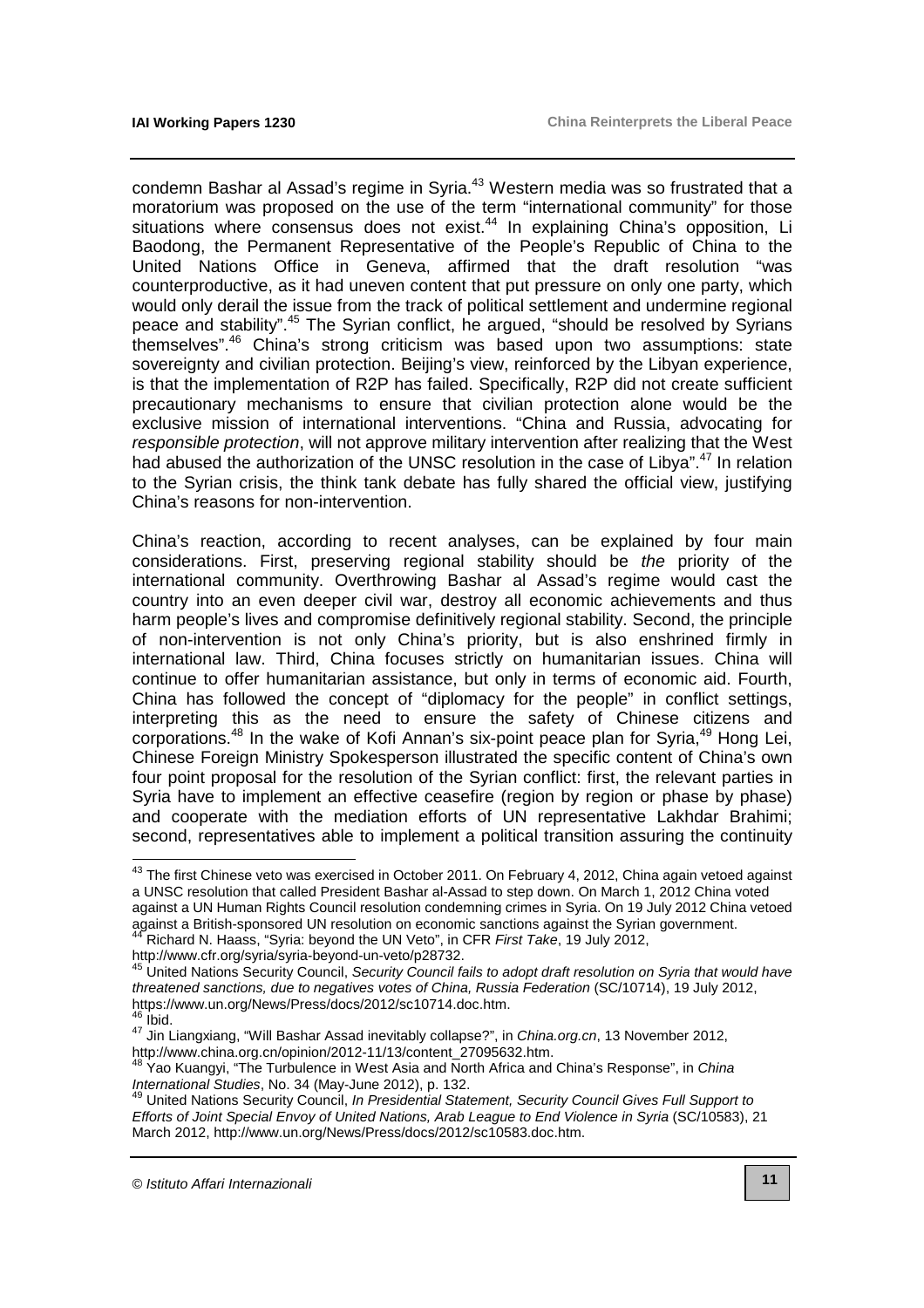and effectiveness of Syrian governmental institutions should be appointed; third, the international community should work to implement the communiqué of the foreign ministers' meeting of the Action Group for Syria in Geneva, Kofi Annan's six-point peace plan and relevant SC resolutions. In doing so, the international community should also evaluate the positive efforts made by the Arab League and other countries in the region. In this sense, while China seeks to influence the international community's actions in the MENA region, it also pays close attention to regional efforts; Fourth, concrete steps should be made to ease the humanitarian crisis. In doing so "humanitarian issues should not be politicized and humanitarian assistance should not be militarized".<sup>50</sup> In the case of Syria, preconditions to intervene and future peacebuilding processes appear simply inconsistent with China approach to RP: a UNSC resolution could not guarantee that regime change would not occur; at the same time, aware of the Libya precedent and Western interests in the Middle East, China simply does not believe that post-conflict reconstruction in Syria (particularly political reconstruction) would be driven exclusively by local needs.

#### **Conclusion**

With its global power growing, China seems keen to engage actively in the evolving debate over international norms of peace and war, challenging the so-called liberal peace. Chinese conduct, as revealed by its preconditions to intervention (Syria) as well as its alternative paths to development in post-conflict areas (Libya), point out that overall, China does not operate completely at odds with Western norms. Notwithstanding, China's reinterpretation of such norms is often the result of a mixture between prior local norms - as in the case of sovereignty and non-interference - and rapid changes in the international environment. As China's role as a global player grows, the international community will have to engage with China's norm (re)interpretation and become aware of how these norms are evolving outside Western settings. Drawing from think tanks and research institutions, this paper suggests that in order to grasp a more detailed picture of Chinese foreign policy, official resources must be integrated with non-official ones Recently, and on more than one occasion, Chinese foreign policy has been examined through alternative categories: authoritative, quasiauthoritative or non-authoritative.<sup>51</sup> For the purpose of this paper, non-official sources from Chinese international relations think tanks and research institutions have been examined. The important role played by many of these institutes in the discussion of Chinese foreign policy illustrates changes occurring within the "opaque" process of policy-making in China, where in the post-Deng era, new strategies and ideas have blossomed outside the official political environment. Although these experts and institutions cannot be considered as sole or even principal source of decision-making in

<sup>51</sup> Authoritative sources refer to the regime, quasi-authoritative sources to media articles conveying the PRC's messages and non-authoritative sources to low-level commentary and signed articles appearing in a wide variety of PRC and Hong Kong newspapers. See Michael D. Swaine, "Chinese Views of the Syrian Conflict", in China Leadership Monitor, No. 39 (Fall 2012), http://www.hoover.org/publications/china[leadership-monitor/article/129451. See also Michael D. Swaine, "Chinese Leadership and Elite Resp](http://www.hoover.org/publications/china-leadership-monitor/article/129451)onses to the U.S. Pacific Pivot", in China Leadership Monitor, No. 38 (Summer 2012), [http://www.hoover.org/publications/china-leadership-monitor/article/124546.](http://www.hoover.org/publications/china-leadership-monitor/article/124546)

© Istituto Affari Internazionali

l

<sup>&</sup>lt;sup>50</sup> Chinese Ministry of Foreign Affairs, *Foreign Ministry Spokesperson Hong Lei's regular press conference* on November 1, 2012, 2 November 2012, [http://www.fmprc.gov.cn/eng/xwfw/s2510/2511/t984865.htm.](http://www.fmprc.gov.cn/eng/xwfw/s2510/2511/t984865.htm)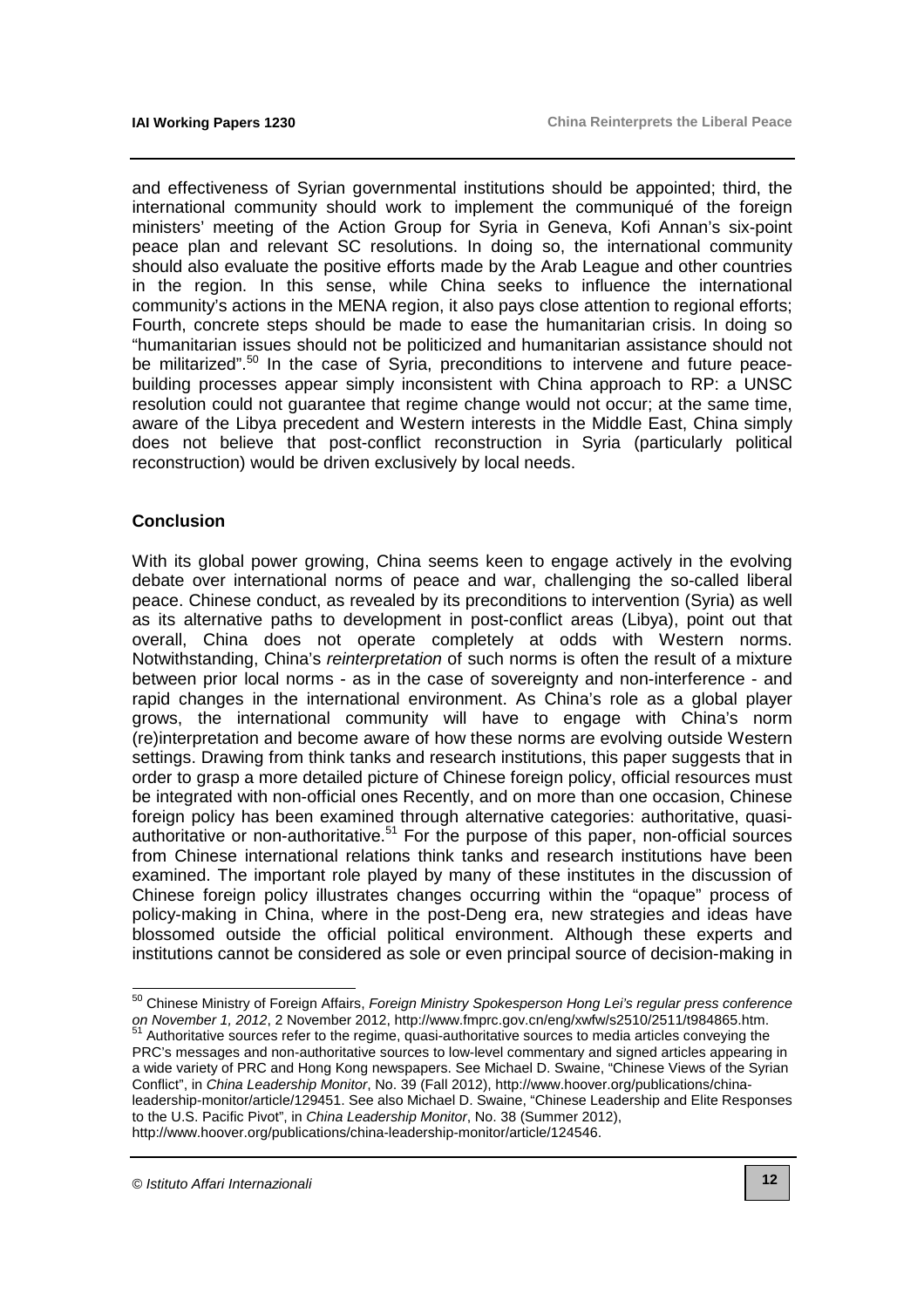Chinese foreign policy, they nonetheless have to be taken into account in order to appreciate the micro-process of political debate that increasingly make their way into Chinese foreign policy making.

Updated: 18 December 2012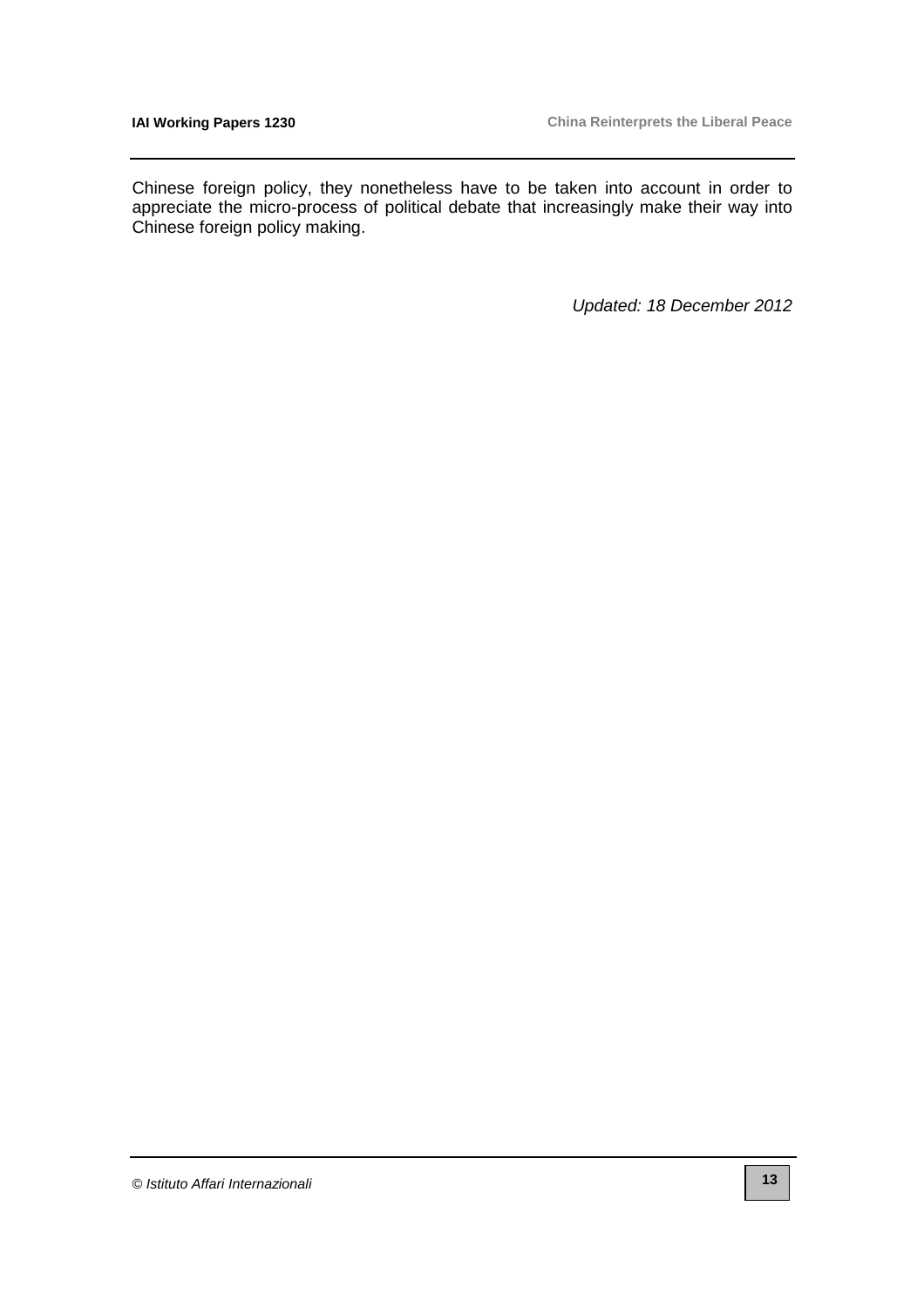#### **References**

Amitav Acharya, "Human Security: East versus West", in International Journal, Vol. 56, No. 3, (Summer 2001), p. 442-460

CHU Shulong, "China and Human Security", in North Pacific Policy Papers, No. 8 (2002), [http://www.iar.ubc.ca/programs/pastprograms/PCAPS/pubs/nppp8\\_final.pdf](http://www.iar.ubc.ca/programs/pastprograms/PCAPS/pubs/nppp8_final.pdf)

Kerry Dumbaugh and Michael F. Martin, "Understanding China's Political System", in CRS Report for Congress, No. R41007 (10 May 2012), <http://www.fas.org/sgp/crs/row/R41007.pdf>

Paul M. Evans, "Human Security and East Asia: In the Beginning", in Journal of East Asian Studies, Vol. 4, No. 2 (May-August 2004), p. 263-284, [http://www.ligi.ubc.ca/sites/liu/files/Publications/Human\\_Security\\_and\\_East\\_Asia.pdf](http://www.ligi.ubc.ca/sites/liu/files/Publications/Human_Security_and_East_Asia.pdf) 

Paul M. Evans, "Human Security in Asia in a Conservative Era: Against the Odds, Twice", in Chandra Chari (ed.), War, Peace and Hegemony in a Globalized World: The Changing Balance of Power in the Twenty-First Century, Abingdon and New York, Routledge, 2008, p. 83-92

Bonnie S. Glaser and Evan S. Medeiros, "The Changing Ecology of Foreign Policy-Making in China: The Ascension and Demise of the Theory of 'Peaceful Rise", in The China Quarterly, Vol. 190 (June 2007), p. 291-310

International Commission on Intervention and State Sovereignty (ICISS), The Responsibility to Protect, Ottawa, ICISS, December 2001, <http://responsibilitytoprotect.org/ICISS%20Report.pdf>

International Crisis Group, "China's Growing Role in UN Peacekeeping", in ICG Asia Report[, No. 166 \(17 April 2009\), http://www.crisisgroup.org/en/regions/asia/north-east](http://www.crisisgroup.org/en/regions/asia/north-east-asia/china/166-chinas-growing-role-in-un-peacekeeping.aspx)asia/china/166-chinas-growing-role-in-un-peacekeeping.aspx

Peter J. Katzenstein, "China's Rise: Rupture, Return, or Recombination?", in Peter J. Katzenstein (ed.), Sinicization and the Rise of China. Civilizational Processes Beyond East and West, Routledge, 2012, p. 1-38.

Patrick Köllner, "Think Tanks: Their Development, Global Diversity and Roles in International Affairs", in GIGA Focus International Edition, No. 6/2011, http://www.gigahamburg.de/dl/download.php?d=/content/publikationen/pdf/gf\_international\_1106.pdf

Cheng LI, "China New Think Tanks: where officials, entrepreneurs and scholars interact", in China Leadership Monitor, No. 29 (Summer 2009), <http://www.hoover.org/publications/china-leadership-monitor/article/552>

Heather Marquette and Danielle Beswick, "State Building, Security and Development: state building as a new development paradigm?", in Third World Quarterly, Vol. 32, No. 10 (November 2011), p. 1703-1714, <http://dx.doi.org/10.1080/01436597.2011.610565>

<sup>©</sup> Istituto Affari Internazionali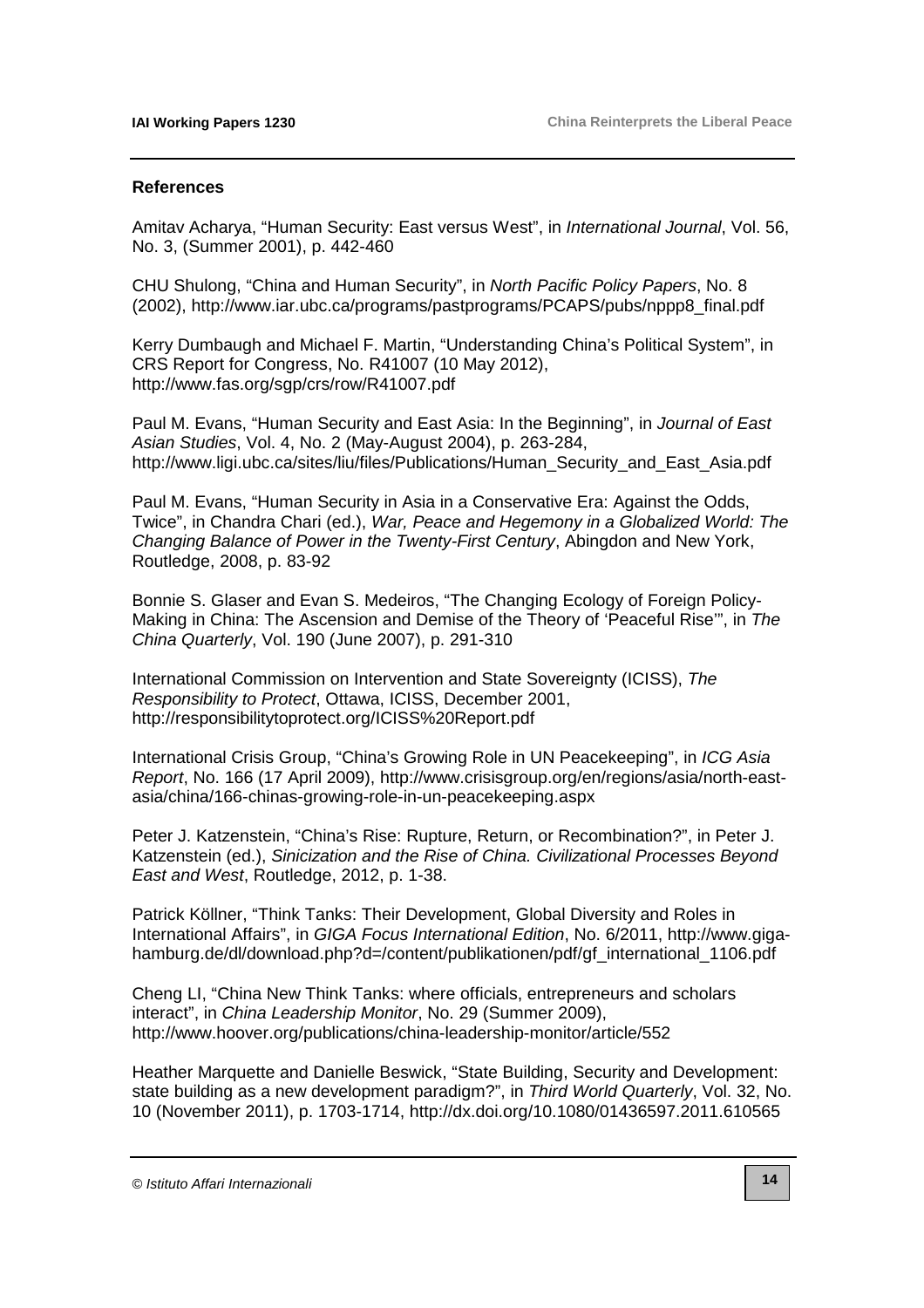James G. McGann, The Global Go To Think Tanks Report 2009, [http://repository.upenn.edu/think\\_tanks/2](http://repository.upenn.edu/think_tanks/2) 

James G. McGann, The Global Go To Think Tanks Report 2011, <http://www.gotothinktank.com/2011-global-tank-index>

Taylor Owen, "Human Security - Conflict, Critique and Consensus: Colloquium Remarks and a Proposal for a Threshold-Based Definition", in Security Dialogue, Vol. 35, No. 3 (September 2004), p. 373-387, [http://www.taylorowen.com/Articles/2004\\_SD.pdf](http://www.taylorowen.com/Articles/2004_SD.pdf)

PANG Zhongying, "China's Changing Attitude to UN Peacekeeping", in International Peacekeeping, Vol. 12, No. 1 (Spring 2005), p. 87-104

QU Xing, "The UN Charter, the Responsibility to Protect, and the Syria Issue", in China International Studies, No. 33 (March-April 2012), p. 14-35, [http://www.ciis.org.cn/english/2012-04/16/content\\_4943041.htm](http://www.ciis.org.cn/english/2012-04/16/content_4943041.htm)

Oliver P. Richmond, "The problem of peace: understanding the 'liberal peace'", in Conflict, Security and Development, Vol. 6, No. 3 (October 2006), p. 291-314, <http://dx.doi.org/10.1080/14678800600933480>

Roland Paris, "Human Security: Paradigm Shift or Hot Air?", in International Security, Vol. 26, No. 2 (Fall 2001), p. 87-102, [http://live.belfercenter.org/publication/394/human\\_security.html](http://live.belfercenter.org/publication/394/human_security.html)

Roland Paris, "International Peacebuilding and the 'Mission Civilisatrice'", in Review of International Studies, Vol. 28, No. 4 (October 2002), p. 637-656.

RUAN Zongze, "Responsible Protection: Building a Safer World", in China International Studies[, No. 34 \(May-June 2012\), p. 19-41, http://www.ciis.org.cn/english/2012-](http://www.ciis.org.cn/english/2012-06/15/content_5090912.htm) 06/15/content\_5090912.htm.

David Shambaugh, "China's International Relations Think Tanks: Evolving Structure and Process", in The China Quarterly, No. 171 (September 2002), p. 575-596.

Michael D. Swaine, "Chinese Views of the Syrian Conflict", in China Leadership Monitor[, No. 39 \(Fall 2012\), http://www.hoover.org/publications/china-leadership](http://www.hoover.org/publications/china-leadership-monitor/article/129451)monitor/article/129451

Michael D. Swaine, "Chinese Leadership and Elite Responses to the U.S. Pacific Pivot", in China Leadership Monitor, No. 38 (Summer 2012), <http://www.hoover.org/publications/china-leadership-monitor/article/124546>

United Nations Development Programme (UNDP), "New Dimensions of Human Security" (Ch. 2), in Human Development Report 1994, p. 22-46, <http://hdr.undp.org/en/reports/global/hdr1994/chapters>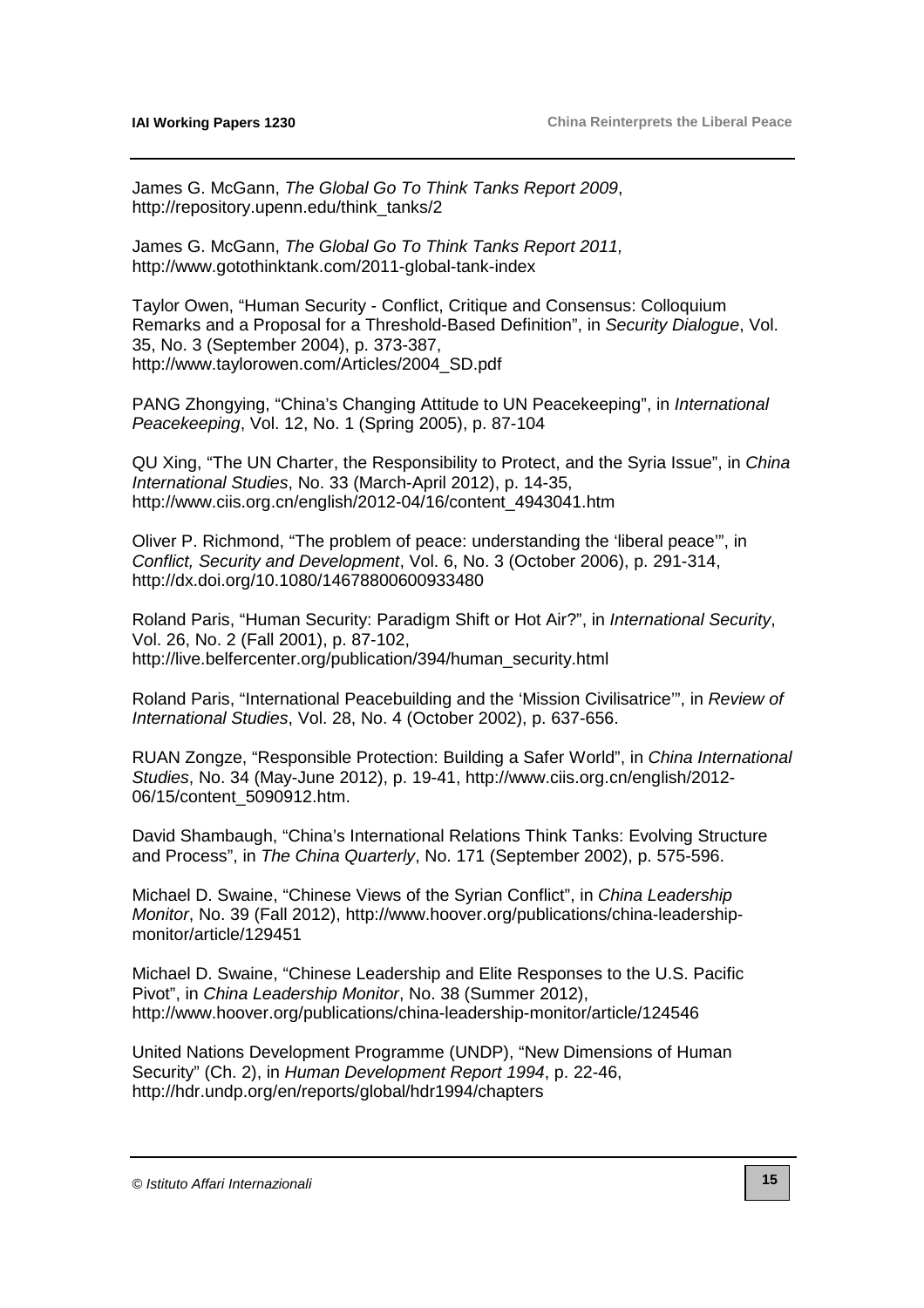United Nations Security Council, In Presidential Statement, Security Council Gives Full Support to Efforts of Joint Special Envoy of United Nations, Arab League to End Violence in Syria (SC/10583), 21 March 2012, <http://www.un.org/News/Press/docs/2012/sc10583.doc.htm>

United Nations Security Council, Security Council fails to adopt draft resolution on Syria that would have threatened sanctions, due to negatives votes of China, Russia Federation (SC/10714), 19 July 2012, <https://www.un.org/News/Press/docs/2012/sc10714.doc.htm>

XU Xiaohu and HU Qingping, "从最新'全球智库调查报告'看中国智库的发展" (An analysis of Chinese think tanks development from the last Global Go To Think Tanks Report), in 当代世界与社会主义 (Contemporary World and Socialism), No. 2/2012, p. 115-116, [http://blog.sina.com.cn/s/blog\\_5376efbf0101cfmf.html](http://blog.sina.com.cn/s/blog_5376efbf0101cfmf.html)

YANG Jiemian, "试论 和平发展观 的发展 和 挑战" (Discussing development and challenges of the concept of Peaceful Development), in Contemporary International Relations, No. 5/2011), [http://www.siis.org.cn/Lunwen\\_View.aspx?lid=10000400](http://www.siis.org.cn/Lunwen_View.aspx?lid=10000400)

YAO Kuangyi, "The Turbulence in West Asia and North Africa and China's Response", in China International Studies, No. 34 (May-June 2012), p. 116-132

Yongjin ZHANG, "China and UN peacekeeping: from condemnation to participation", in International Peacekeeping, Vol. 3, No. 3 (Autumn 1996), p. 1-15.

ZHAO Lei, "Two Pillars of China's Global Peace Engagement Strategy: UN Peacekeeping and International Peacebuilding", in *International Peacekeeping*, Vol. 18, No. 3 (June 2011), p. 344-362.

Quansheng ZHAO, "Chinese Epistemic Community, Intellectuals and Chinese Foreign Policy", in Policy and Society, Vol. 25, No. 1 (July 2006), p. 39-59

ZHENG Yongnian, "亚洲的安全困境与亚洲集体安全体系建设" (Asia's security predicaments and construction of a collective security system in Asia), in 和平与发展 (Peace and Development), No. 5 (October 2011), p. 1-5, <http://www.cssn.cn/news/514190.htm>

ZHU Xufeng, "The Influence of Think Tanks in the Chinese Policy Process: Different Ways and Mechanisms", in Asian Survey, Vol. 49, No. 2 (March-April 2009), p. 333- 357